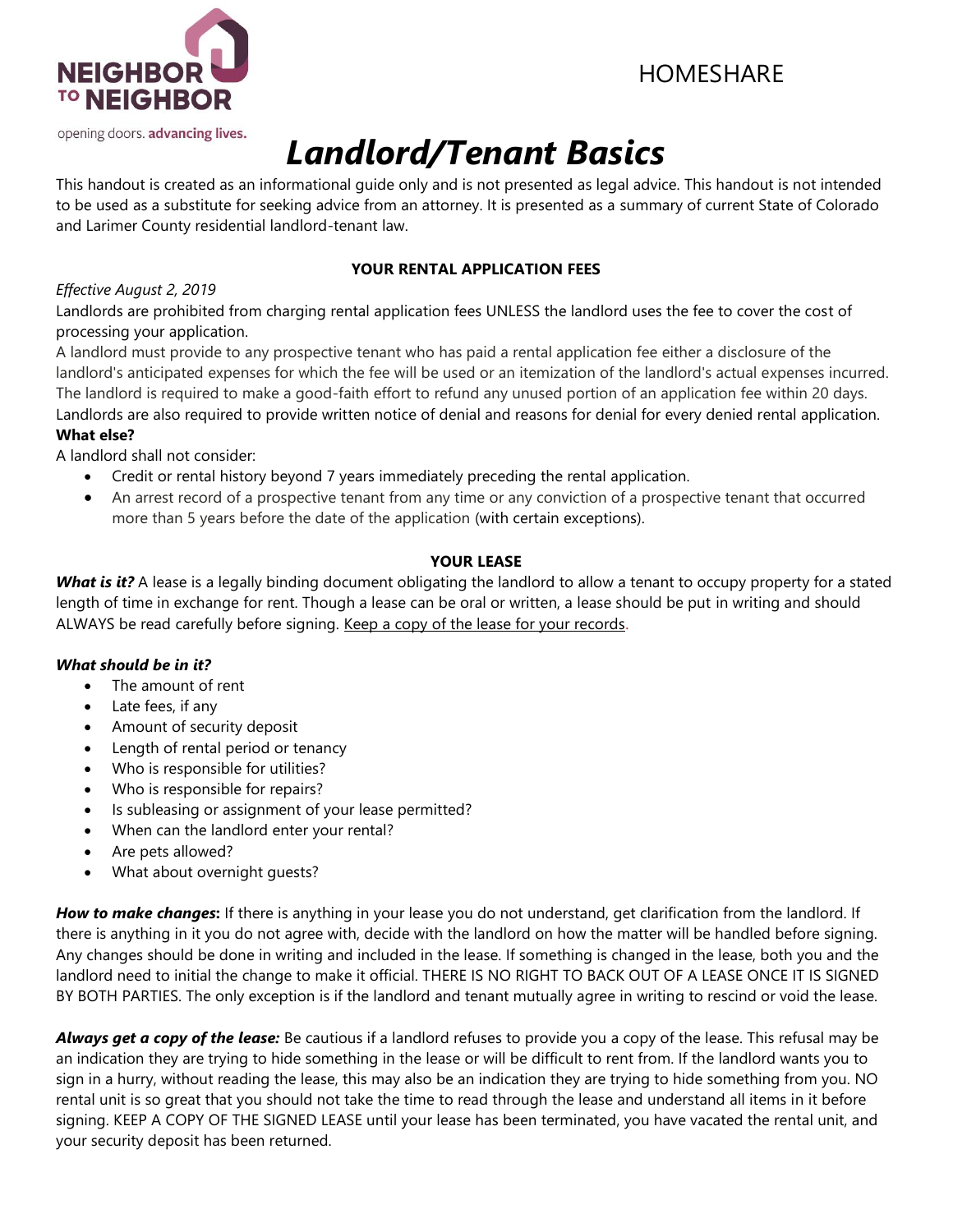*Roommates and Joint and Several Liability:* When people enter a roommate situation, each person who signed the lease is usually "jointly and severally liable" for the lease. This means that although the tenant is responsible for his/her share of the rent, the landlord can choose to hold each individual 100% responsible for all terms and conditions under the lease. This can have the following repercussions:

- All residents of the household can be evicted if one person fails to comply with the lease
- If three people were on the lease and move out leaving damages, the landlord can choose to take only one person to court for the entire amount. This may happen in circumstances where the landlord may only know the current address of one person.
- The landlord may choose to return the full deposit to only one tenant, rather than divide it.

The only way to get around joint and several liability would be for the landlord to sign individual leases with each resident. This would not be in the landlord's best interest.

Landlords will typically not get involved in situations between roommates. In the case that a roommate has a dispute with what his/her share was for damages or other expenses, the only recourse is to take the ex-roommate to court, usually Small Claims court.

#### **MOVING IN**

*Walk-through:* Always do a walk-through with the landlord before moving in. A walk-through involves looking in detail at the condition of the rental unit and filling out a walk-through checklist form. The purpose of a walk-through is to ensure the landlord and the tenant has a shared understanding of the condition of the unit before the tenant moves in. When it is time to move out, any damages can be assessed realistically, and your security deposit can be returned fairly. The walkthrough checklist should be completed and signed by both you and the landlord, and each party should get a copy. You can also take pictures before you move in so you have proof of the condition. KEEP A COPY OF THE SIGNED WALK-THROUGH CHECKLIST until your lease has been terminated, you have vacated the rental unit, and your security deposit has been returned.

Fort Collins Rental Housing Standards can be found at<https://www.fcgov.com/building/pdf/rental-brochure.pdf>

#### *Make sure to:*

- Change your address see U.S. Postal Services' website <https://moversguide.usps.com/> or visit your nearest post office.
- Connect to utilities, trash, internet, etc. if they are your responsibility under the lease
- Consider obtaining renter's insurance. Renter's insurance may cover damage to your personal property but also theft and other types of property loss.

#### **TERMINATION OF THE LEASE**

NOTE: Terminations that deal with public housing, Section 8, other federally subsidized landlord-tenant situations or mobile homes may require compliance with additional requirements of public and subsidized housing programs and/or the Colorado Mobile Home Park Act.

Every landlord must follow the legal process in order to take back possession of a property. A landlord CANNOT interfere with a resident's occupancy without following the proper procedure. The procedures for termination of a residential lease must be followed exactly. A tenancy cannot be terminated during the term of a written lease unless the landlord has a reason as outlined below under "For Cause".

*Evictions "For Cause" or Involuntary Lease Termination (Forcible Entry and Detainer (FED) Legal Action:* There are several reasons a landlord may attempt to terminate the lease. The majority of the time a landlord initiates an eviction action to evict the tenant for the following reasons:

- Tenant has failed to pay rent, or
- Tenant has violated a term or condition of the lease, or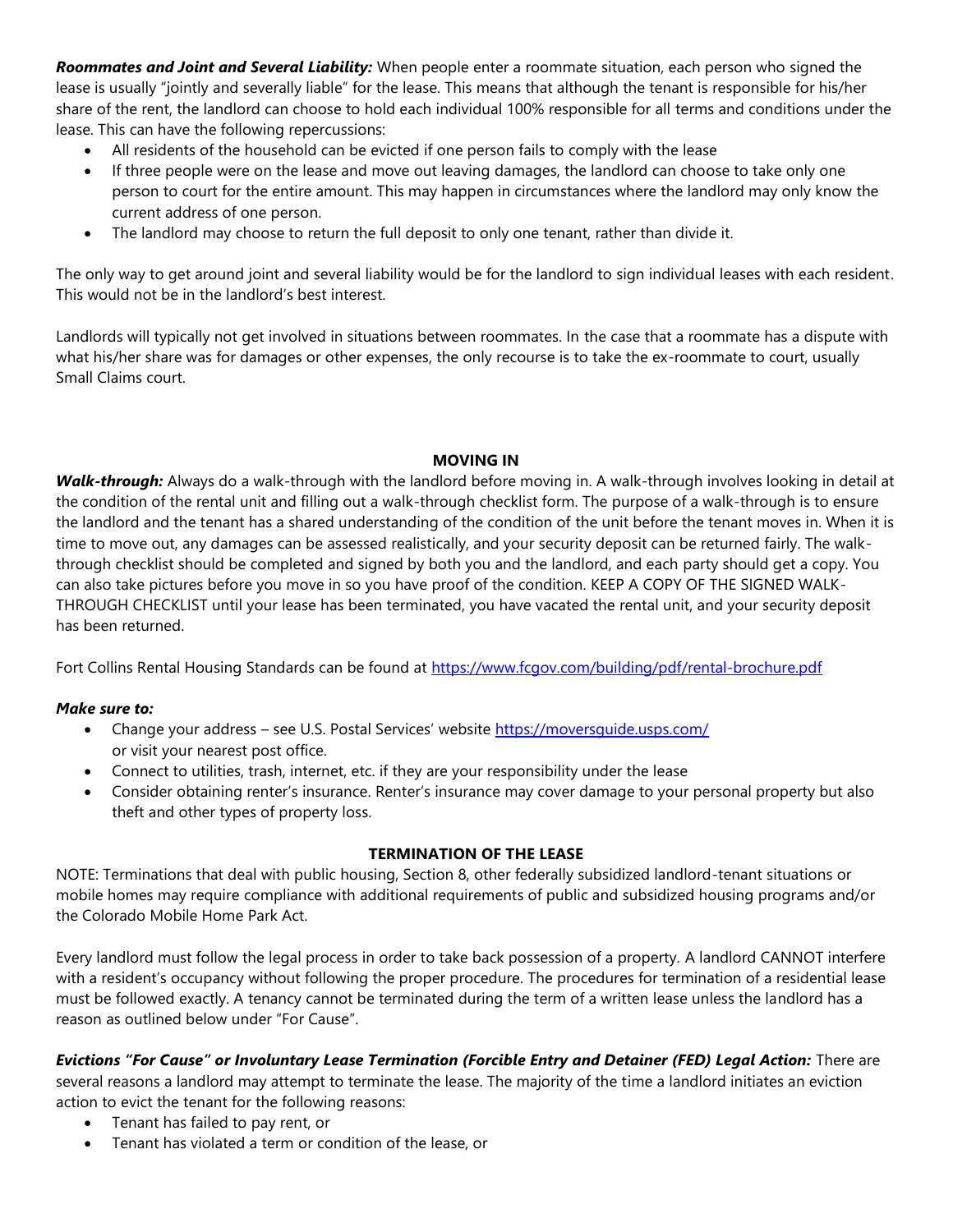- Tenant has committed a substantial violation while in possession of the rental premises, which may include, for example, a violent or drug-related felony on or near the rental property or an act on or near the rental property which substantially endangers a person or the landlord's property, or
- Tenant refuses to leave the rental after the end of the lease, which includes a month-to-month tenant staying on after the landlord has given required notice that the lease will not be renewed at the end of the month.

*Evictions "Without Cause" or Voluntary Termination:* Leases may be written or oral. If the tenant has a written lease, it is best to read the lease regarding the amount of notice required for termination. For example, a landlord may require the tenant to give 30 days written notice before the end of the lease term. Keep a copy of all notices for your records.

A tenancy with a specific, unconditional termination date ends on that date and a notice to vacate is not required. Thus, a notice to quit is not necessary from or to a tenant whose term is by agreement to end at a date certain.

In all other cases, if the landlord does not plan on continuing with the tenancy they must give the tenant a notice of termination or notice to quit. The notice of termination must be in writing and served a minimum number of days BEFORE the end of the tenancy. Below are the different notice requirements for different lengths of tenancies. These are notifications from the landlord to the tenant confirming that the tenancy will be over at the end of the lease term.

- A tenancy of one year or longer, ninety-one days;
- A tenancy of six months or longer but less than a year, twenty-eight days;
- A tenancy of one month or longer but less than six months, twenty-one days;
- A tenancy of one week or longer but less than one month, or a tenancy at will, three days;
- A tenancy for less than one week, one day.

*Early Termination of a Written Lease:* If the tenant does not have a written lease, he/she is most likely on a month-tomonth tenancy. With a month-to-month tenancy, either party may give (21) days before the end of the lease term unless stated differently in the written lease.

If a tenant chooses to terminate the lease before the end of the lease term, the landlord may choose to keep the deposit and take the tenant to small claims court for the remainder of the lease term. If the landlord chooses to do this, he/she must prove to court that he/she tried to mitigate the loss or reduce the loss or rent (e.g. advertised the apartment and was unable to rent). The landlord cannot double-dip and collect rent from the new resident and keep money from the old resident to cover rent for the same time period.

For a tenant who wants to terminate before the end of the lease it is best to give the landlord as much written notice as possible and offer to help find a new tenant. The only reason a court may recognize as a valid reason for breaking a lease is starting active military duty pursuant to the Servicemembers Civil Relief Act (50 U.S.C Section 3955) and victims of domestic violence pursuant to Colorado Revised Statute Section 38-12-402.

#### *What should the Notice to Quit or Demand for Possession include?*

- 1. The landlord must serve the tenant a notice that:
	- a. Is in writing
	- b. States the grounds for possession, such as non-payment of rent
	- c. Describes the property
	- d. States the timeframe to comply or vacate the property AND
	- e. Is signed by the landlord or landlord's agent
- 2. Nonpayment of Rent the notice must advise the tenant that they have ten (10) days to pay rent of vacate the property. The 10 day period starts the day after the tenant received the notice or the notice was posted in a conspicuous place at the tenant's residence. The tenant has until midnight of the 10th day to resolve the problem in full to avoid going to court.
	- a. Tip lease terms that attempt to waive a tenant's right to a ten (10) day notice to pay or leave are invalid.
	- b. EXCEPTIONS
		- i. For a nonresidential agreement or an employer-provided housing agreement, three (3) days notice is required.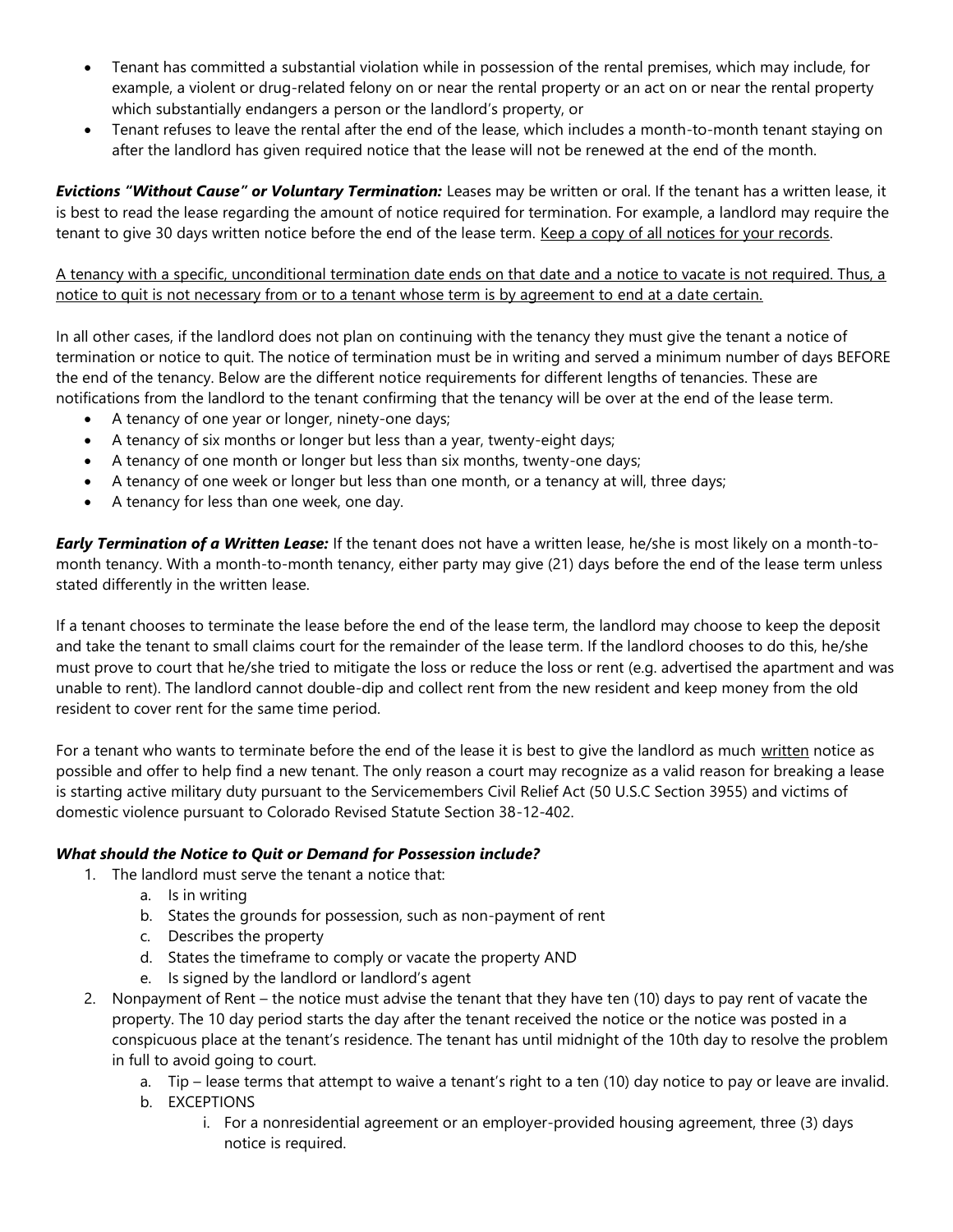- ii. For a residential agreement leasing a single family home by a landlord who owns five (5) or fewer single family rental homes a five (5) day notice is required so long as the agreement states that a ten (10) day notice period does not apply in this case.
- 3. Violation of a condition or term of the tenancy the notice must give the tenant the choice of moving or curing the violation within ten (10) days.
	- a. Second violation A second notice for the same violation does not have to allow the tenant the right to cure the violation or leave, it must only give ten (10) days to leave.
	- b. EXCEPTIONS
		- i. For a nonresidential agreement or an employer-provided housing agreement, three (3) days notice is required to move or cure.
		- ii. For a residential agreement leasing a single family home by a landlord who owns five (5) or fewer single family rental homes a five (5) day notice to move or cure is required so long as the agreement states that a ten (10) day notice period does not apply in this case.
			- 1. Second violation A second notice for the same violation does not have to allow the tenant the right to cure the violation or leave, it must only give the required three (3) day or five (5) day as stated in the EXCEPTIONS above.
- 4. A Substantial Violation the notice does not have to allow for an opportunity to come into compliance with the lease but is merely a three (3) day notice to leave.
- 5. Timing of a notice to quit or demand for possession the countdown begins after the day served (posted). Every day is counted including holidays, Saturdays and Sundays. If the last day of the period is a Saturday, Sunday or legal holiday, the period ends the next day that is not a Saturday, Sunday or legal holiday.
- 6. Service the notice must be properly served by giving personally to the tenant or a member of the tenant's family over the age of 15 or, if effort has been made to personally serve, the landlord may post in a conspicuous place on the premises if no one is home.

# **THE JUDICIAL PROCESS**

#### *Timeline for non-payment of rent:*

| <i>runeture</i> for non-payment of rent. |                                                                                                                                                                                                                                                                                    |
|------------------------------------------|------------------------------------------------------------------------------------------------------------------------------------------------------------------------------------------------------------------------------------------------------------------------------------|
| Day 1                                    | Tenant Served with a ten (10) day demand to pay rent, cure a violation or move                                                                                                                                                                                                     |
| Day 11                                   | Tenant must pay, cure the violation or move                                                                                                                                                                                                                                        |
| Day 12                                   | If tenant fails to pay or cure, Landlord may file and eviction case in court and serve tenant with a<br>summons and complaint.                                                                                                                                                     |
| Day 19-26                                | Tenant has at least 7 days and no more than 14 days to file an answer to the complaint. The date will be<br>specified in the summons as the "return date". The landlord has no obligation to accept rent and allow the<br>resident to stay.                                        |
| Day 21-28                                | If tenant does not file an answer on or before the "return date" a default judgment will be entered against<br>the tenant in favor of the landlord. If a default judgment is entered, a tenant must vacate within 48 hours.<br>The tenant will have an eviction on his/her record. |
| Day 19-31                                | If tenant filed an answer on or before the "return date", trial may be scheduled within five business days of<br>the "return date."                                                                                                                                                |
| Day 21-33                                | If after trial judgment is entered against tenant in favor of landlord, tenant has 48 hours to vacate, or be<br>removed by the sheriff. This is the first time the landlord can physically take possession.                                                                        |

# **SUMMONS AND COMPLAINT**

The summons is issued by the court or attorney and must contain specific language including the date tenant must appear at court, "return date". It must also describe the property, grounds for eviction, name of person occupying property, and a request for recovery of possession of the property. It must be stated and proved by the landlord that the tenant was properly served a notice/demand for compliance or vacate.

# **SECURITY DEPOSITS**

*What is a Security Deposit?* Landlords are entitled to deduct from a deposit amounts owed by the tenant for rent, utility charges, repairs, cleaning contracted for by the tenant and damages caused by abandonment.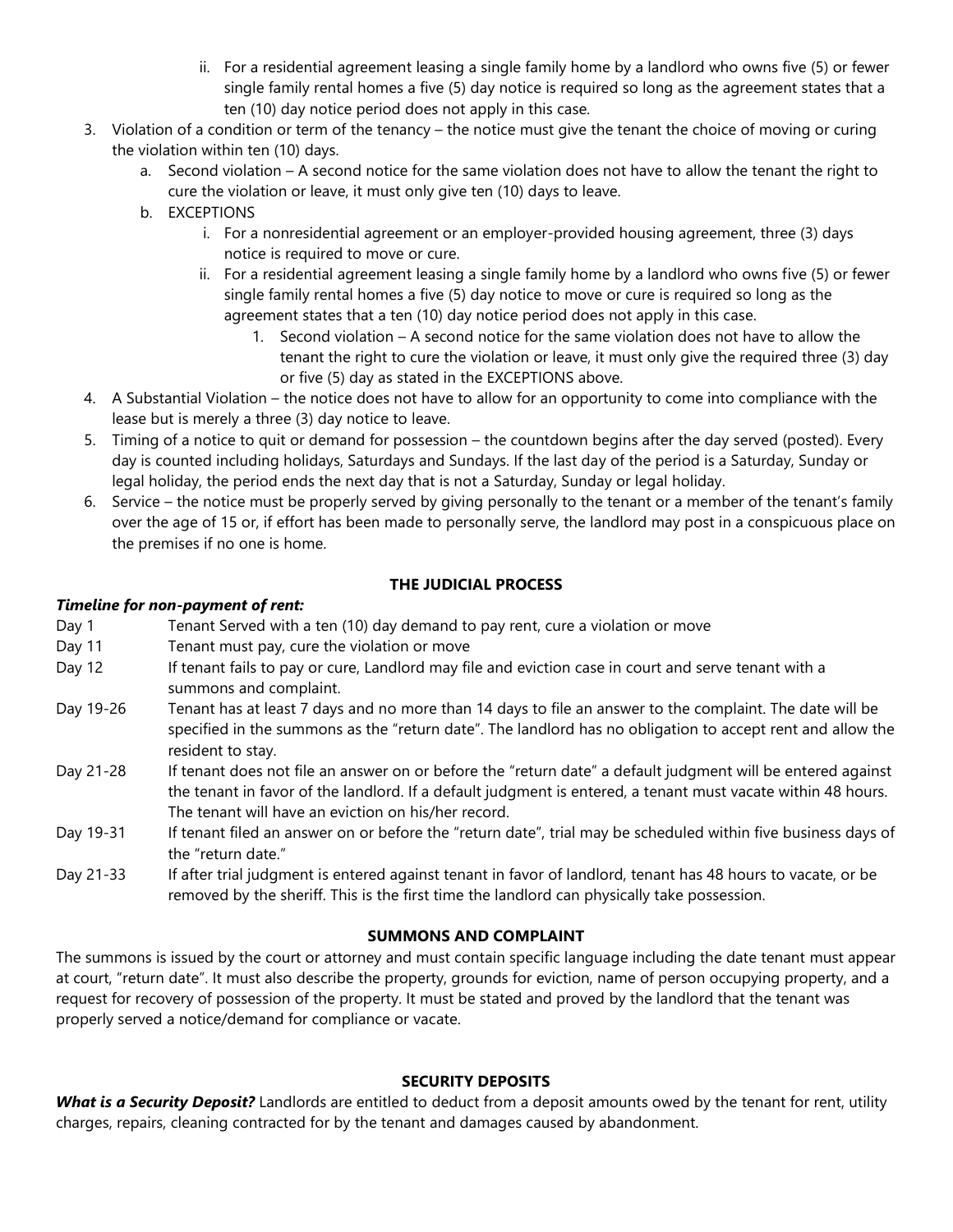*What can be withheld?* No deposit may be retained for normal wear and tear. The tenant is responsible for returning the unit in as good of condition as it was received, less normal wear and tear. Normal wear and tear means deterioration not due to tenant's negligence such as, peeling paint, worn carpets, faded curtains, etc.. The lease should stipulate which additional expenses the tenant will be responsible for (i.e., carpet cleaning).

If the landlord decides to keep any portion of the deposit, he or she must provide the tenant with a written statement listing the EXACT reasons for keeping the specified amount while returning the remainder. This statement must be delivered to the tenant at the tenant's last known address within one month after the termination of the lease. A lease may extend this time period up to 60 days.

*If Deposit is not Returned:* If this written statement is not provided in a timely manner the landlord forfeits all rights to any portion of the security deposit.

Any dispute by the tenant over security deposit requires written notice to the landlord a minimum of seven days prior to filing a court action against the landlord for wrongfully withheld deposit, penalty, attorney's fees and costs.

Important Action Steps:

- If the tenant does not receive his/her deposit by the deadline, he/she should send the landlord a 7-day letter requesting the return in full and threatening legal action if it is not returned.
- If the tenant receives the itemization of what was withheld and why, yet disagrees, he/she should send the landlord a 7-day letter disputing the charges, requesting the difference and threatening legal action if it is not returned.
- If a landlord has wrongfully withheld a tenant's deposit, the tenant can take the landlord to small claims court and seek treble damages (3 times the amount wrongfully withheld), plus attorney's fees and costs.
- If a court case is filed, the other side may file a counter claim for any damages they believe are due and owing to them.

Tip: Provisions in a rental agreement, written or oral, waiving rights regarding security deposits are void.

# **OBLIGATIONS OF THE LANDLORD**

*Duty to Repair:* General duty for minor repairs: Always review the lease to clarify who is responsible for which repairs and what the process is for repair and maintenance requests. The landlord will be responsible under the following:

- The lease contains a specific agreement that the landlord is responsible for repairs and maintenance.
- The repair or maintenance is required in order to conform to the Fort Collins Rental Housing Standards.
- The repair falls under Colorado's Warranty of Habitability code.

*Colorado's Warranty Of Habitability outlines the landlord's responsibility to provide a rental unit that includes:*

- Lacking functioning appliances;
- Mold that is associated with dampness, which if not remedied, would materially interfere with the health or safety of the tenant;
- Waterproofing and weather protection of roof and external walls in good working order, including unbroken windows and doors;
- Plumbing and gas in good working order;
- Running water and reasonable amounts of hot water and connected to a sewage disposal system;
- Functioning heating facilities maintained in good working order;
- Electrical lighting maintained in good working order;
- Common areas kept clean, sanitary and free from debris, filth, rubbish and garbage and have appropriate extermination in response to infestation or rodents or vermin;
- Appropriate extermination in response to infestation of rodents or vermin throughout a residential premise;
- Adequate number of appropriate exterior garbage receptacles in good repair;
- Floors, stairways and railings maintained in good repair;
- Locks on all exterior doors and locks or security devices on windows that open maintained in good working order;
- Compliance with applicable codes that if violated would constitute a condition that is dangerous or hazardous to tenant's life, health or safety.

If a repair is needed, it is advisable to notify the landlord as soon as possible **in writing** (keep a copy of the writing for your records). If the landlord has received reasonably complete written or electronic notice of the condition and does not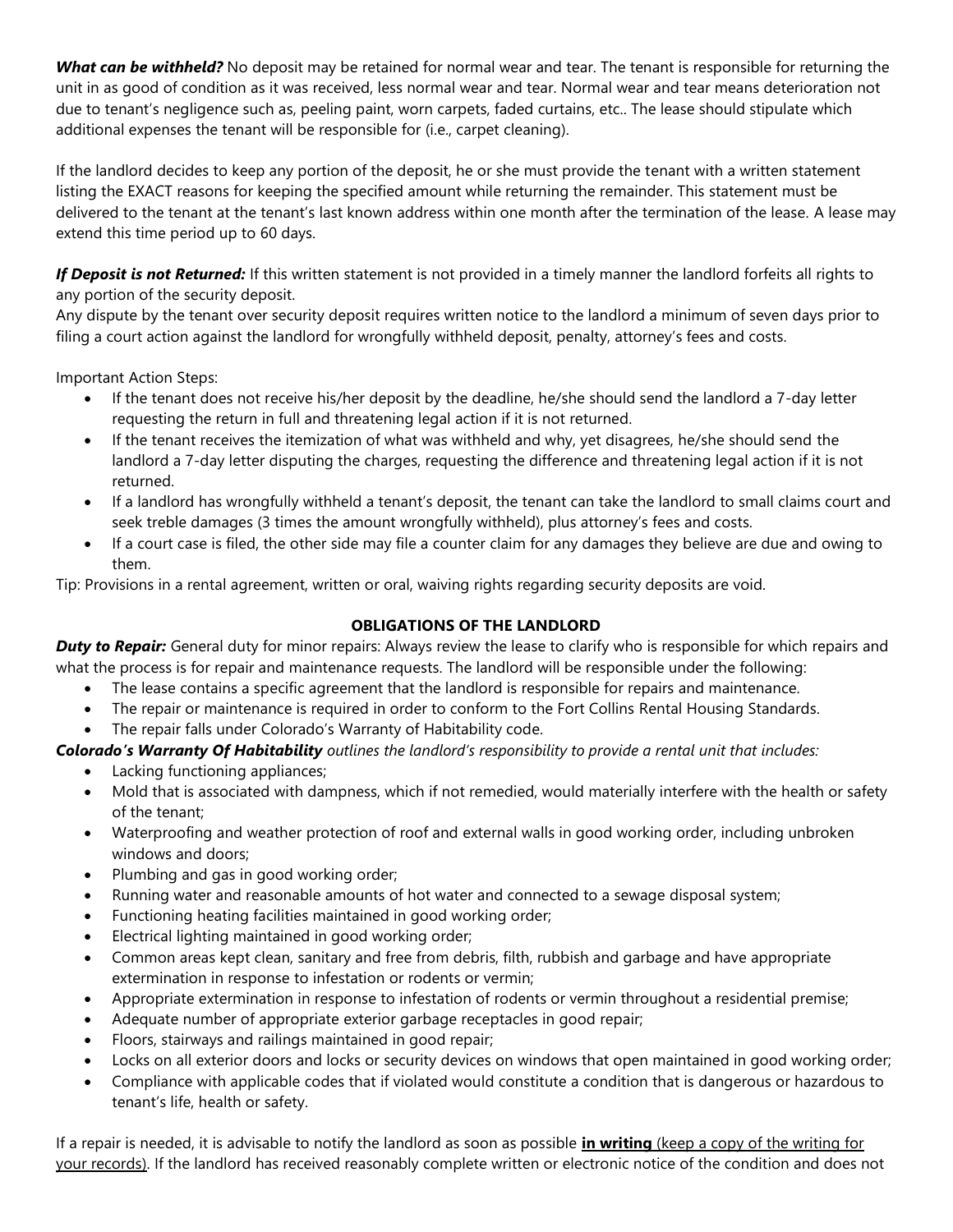make the necessary repairs within a specified amount of time (24 hours, where condition is materially dangerous or hazardous to tenant's life, health, or safety; or 72 hours, where the premises is uninhabitable or otherwise unfit for human habitation) they may be in violation of habitability laws. If tenant provides notice of a condition that is imminently hazardous to life, health or safety, the landlord, at the request of the tenant, shall move the tenant to a comparable unit or hotel room as selected by the landlord but at no expense or cost to the tenant. A landlord is prohibited from retaliating against a tenant for making a good-faith complaint.

Note: Colorado now allows a tenant who satisfies specific requirements and conditions to deduct from one or more rent payments the cost to repair or remedy a condition causing a breach or possibly terminate the lease if conditions are not rectified (exceptions for publicly funded housing). However, care must be taken to ensure proper steps are taken.

*Duty of Quiet Enjoyment:* Every resident has the right to quiet and peaceful enjoyment of his/her rental property. This means that they should be able to live in their home free from unreasonable disturbances. If the landlord's actions or failure to act interferes with a resident's quiet enjoyment, it can be grounds for breaking the lease.

Examples:

- Landlord entering the unit without reasonable notice
- Landlord failing to make necessary repairs (stove, heat, etc.)
- Landlord refusing to correct a problem with noisy/disruptive neighbors

*Fair Housing:* It is illegal to discriminate base on race, color, national origin, religion, sex, disability or family status. No landlord may take any of the following actions based on these criteria:

- Refuse to rent housing
- Set different terms or conditions on rentals (families w/children on the first floor, etc.)
- Provide different housing services

Fair Housing laws do not apply on properties with 3 or less units in which the landlord resides in one of the units. Additionally, seeking to rent a room in the landlord's home can be discriminatory as well.

Discrimination is only illegal if it is covered under the Fair Housing Law. Other types of screening criteria or discriminatory practices are legal such as;

- Refusing to rent to students
- Denying rent based on poor credit or lack of credit
- Refusing to rent based on criminal history
- Housing can be designated as "senior" and becomes exempt from the family status portion of Fair Housing Laws.

Fair Housing laws also require landlords to make reasonable accommodations for people with disabilities. This includes allowing service animals, designated parking spaces and other accommodations that allow a person with a disability to enjoy the benefits of the rental property. If a resident believes he/she is being discriminated against, contact HUD to file a complaint at 1-800-877-7353 or 303-672-5437.

# **OBLIGATIONS OF THE TENANT**

Tenants agree to do the following:

- Pay rent on time
- Pay utility bills on time
- Comply with the terms of the lease
- Comply with building, health and housing codes
- Keep their dwelling reasonably clean and safe
- Dispose of trash properly
- Notify the landlord promptly and in writing of needed repairs if landlord's responsibility
- Use appliances in a reasonable manner
- Provide prompt notice to their landlord of the presence of bed bugs. Landlords must respond within 96 hours.

#### **Resources for Resolving Landlord/Tenant Disputes**